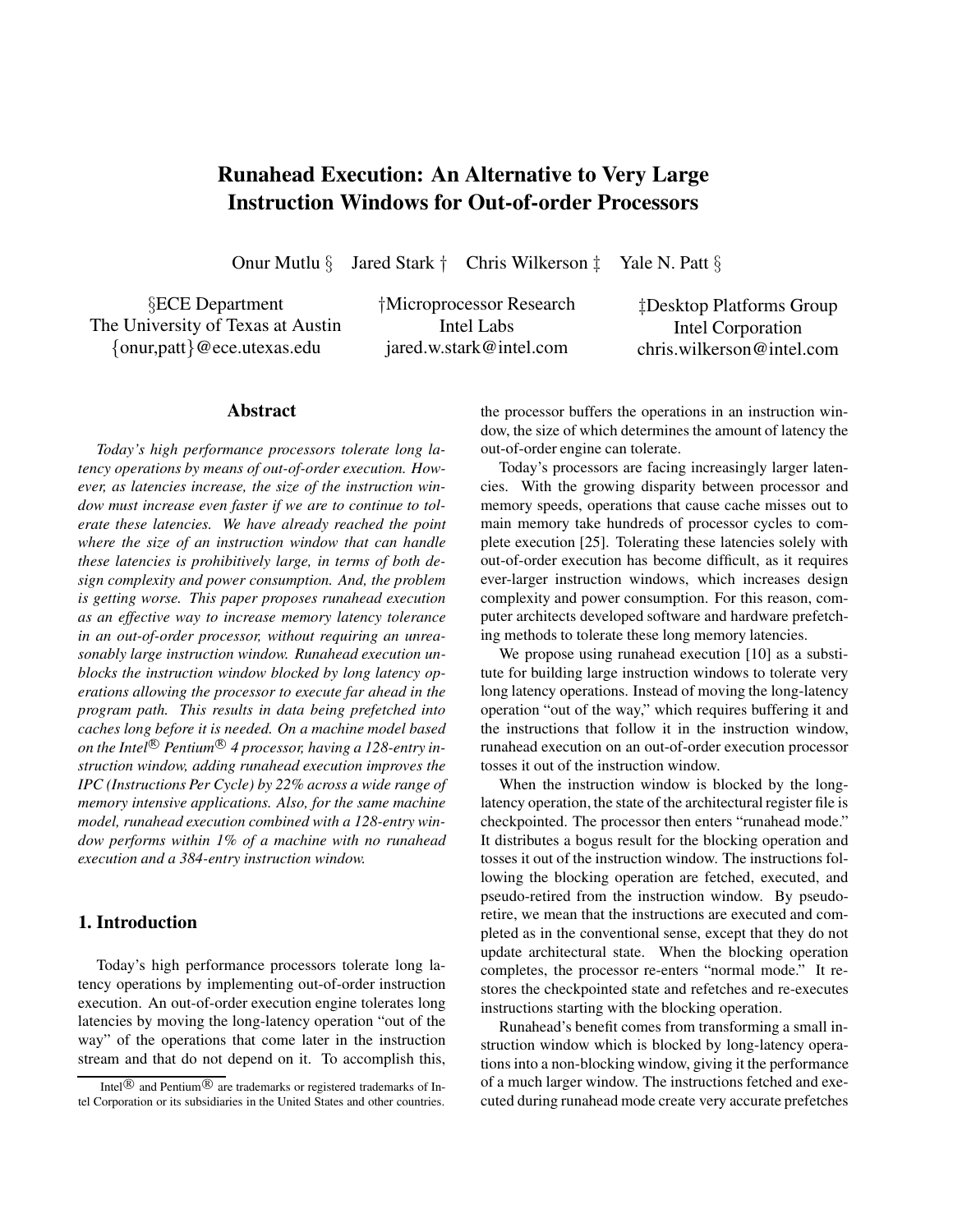for the data and instruction caches. These benefits come at a modest hardware cost, which we will describe later.

In this paper we only evaluate runahead for memory operations that miss in the second-level cache, although it can be initiated on any long-latency operation that blocks the instruction window. We use Intel's IA-32 ISA, and throughout this paper, microarchitectural parameters (e. g., instruction window size) and IPC (Instructions Per Cycle) performance are reported in terms of micro-operations. Using a machine model based on the Intel Pentium 4 processor, which has a 128-entry instruction window, we first show that current out-of-order execution engines are unable to tolerate long main memory latencies. Then we show that runahead execution can better tolerate these latencies and achieve the performance of a machine with a much larger instruction window. Our results show that a baseline machine with a realistic memory latency has an IPC performance of 0.52, whereas a machine with a  $100\%$  secondlevel cache hit ratio has an IPC of 1.26. Adding runahead increases the baseline's IPC by 22% to 0.64, which is within 1% of the IPC of an identical machine with a 384-entry instruction window.

# **2. Related work**

Memory access is a very important long-latency operation that has concerned researchers for a long time. Caches [29] tolerate memory latency by exploiting the temporal and spatial reference locality of applications. Kroft [19] improved the latency tolerance of caches by allowing them to handle multiple outstanding misses and to service cache hits in the presence of pending misses.

Software prefetching techniques [5, 22, 24] are effective for applications where the compiler can statically predict which memory references will cause cache misses. For many applications this is not a trivial task. These techniques also insert prefetch instructions into applications, increasing instruction bandwidth requirements.

Hardware prefetching techniques [2, 9, 16, 17] use dynamic information to predict what and when to prefetch. They do not require any instruction bandwidth. Different prefetch algorithms cover different types of access patterns. The main problem with hardware prefetching is the hardware cost and complexity of a prefetcher that can cover the different types of access patterns. Also, if the accuracy of the hardware prefetcher is low, cache pollution and unnecessary bandwidth consumption degrades performance.

Thread-based prefetching techniques [8, 21, 31] use idle thread contexts on a multithreaded processor to run threads that help the primary thread [6]. These helper threads execute code which prefetches for the primary thread. The main disadvantage of these techniques is they require idle thread contexts and spare resources (e. g., fetch and execution bandwidth), which are not available when the processor is well used.

Runahead execution [10] was first proposed and evaluated as a method to improve the data cache performance of a five-stage pipelined in-order execution machine. It was shown to be effective at tolerating first-level data cache and instruction cache misses [10, 11]. In-order execution is unable to tolerate any cache misses, whereas out-of-order execution can tolerate some cache miss latency by executing instructions that are independent of the miss. We will show that out-of-order execution cannot tolerate longlatency memory operations without a large, expensive instruction window, and that runahead is an alternative to a large window. We also introduce the "runahead cache" to effectively handle store-load communication during runahead mode.

Balasubramonian et al. [3] proposed a mechanism to execute future instructions when a long-latency instruction blocks retirement. Their mechanism dynamically allocates a portion of the register file to a "future thread," which is launched when the "primary thread" stalls. This mechanism requires partial hardware support for two different contexts. Unfortunately, when the resources are partitioned between the two threads, neither thread can make use of the machine's full resources, which decreases the future thread's benefit and increases the primary thread's stalls. In runahead execution, both normal and runahead mode can make use of the machine's full resources, which helps the machine to get further ahead during runahead mode.

Finally, Lebeck et al. [20] proposed that instructions dependent on a long-latency operation be removed from the (relatively small) scheduling window and placed into a (relatively big) waiting instruction buffer (WIB) until the operation is complete, at which point the instructions are moved back into the scheduling window. This combines the latency tolerance benefit of a large instruction window with the fast cycle time benefit of a small scheduling window. However, it still requires a large instruction window (and a large physical register file), with its associated cost.

# **3. Out-of-order execution and memory latency tolerance**

#### **3.1. Instruction and scheduling windows**

Out-of-order execution can tolerate cache misses better than in-order execution by scheduling operations that are independent of the miss. An out-of-order execution machine accomplishes this using two windows: the instruction window and the scheduling window. The instruction window holds all the instructions that have been decoded but not yet committed to the architectural state. Its main purpose is to guarantee in-order retirement of instructions in order to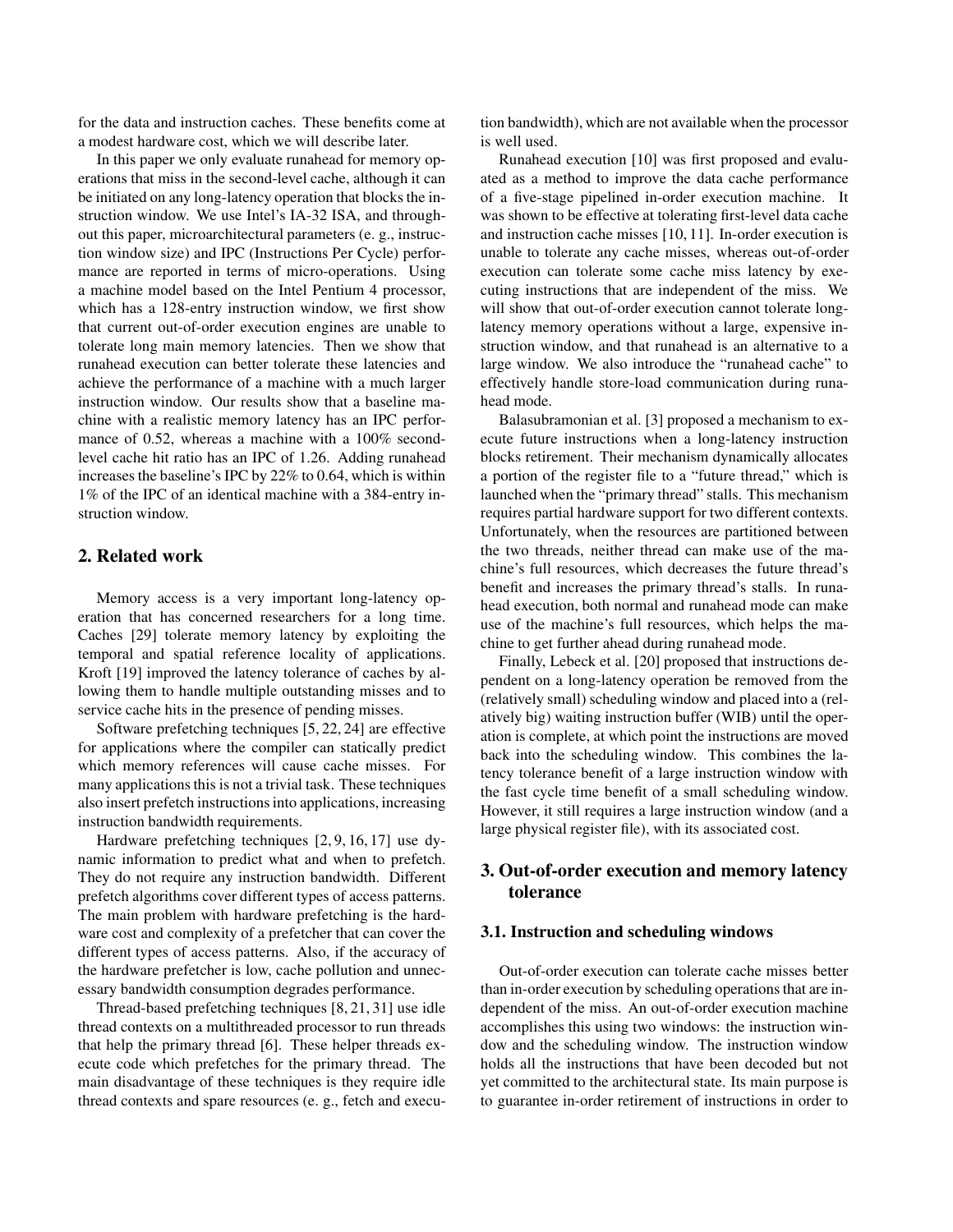support precise exceptions. The scheduling window holds a subset of the instructions in the instruction window. Its main purpose is to search its instructions each cycle for those that are ready to execute and to schedule them for execution.

A long-latency operation blocks the instruction window until it is completed. Although later instructions may have completed execution, they cannot retire from the instruction window. If the latency of the operation is long enough and the instruction window is not large enough, instructions pile up in the instruction window and it becomes full. The machine then stalls and stops making forward progress. <sup>1</sup>

## **3.2. Memory latency tolerance of an out-of-order processor**

In this section, we show that an idealized version of a current out-of-order execution machine spends most of its time stalling, mostly waiting for main memory. We model both a 128 and a 2048 entry instruction window. All other machine buffers except the scheduler are set to either 128 or 2048 entries so they do not create bottlenecks. The fetch engine is ideal in that it never suffers from cache misses and always supplies a fetch-width's worth of instructions every cycle. Thus fetch never stalls. However, it does use a real branch predictor. The other machine parameters are the same as those of the current baseline—which is based on the Intel Pentium 4 processor—and are shown in Table 2.

Figure 1 shows the percentage of cycles the instruction window is stalled for seven different machines. The number on top of each bar is the IPC of the machine. The data is an average over all benchmarks simulated. (See Section 5.)



**Figure 1. Percentage of cycles with full instruction window stalls. The number on top of each bar is the IPC of the machine.**

The machine with a 128-entry instruction window, a finite scheduling window size, and a real L2 cache spends 71% of its cycles in full instruction window stalls, where no progress is made. If the scheduler is removed from being a bottleneck by making the scheduling window size infinite, the instruction window still remains a bottleneck, with 70% of all cycles spent in full window stalls. If instead the main memory latency is removed from being a bottleneck by making the L2 cache perfect, the machine only wastes 32% of its cycles in full window stalls. Thus most of the stalls are due to main memory latency. Eliminating this latency increases the IPC by 143%.

The machine with a 2048-entry instruction window and a real L2 cache is able to tolerate main memory latency much better than the machines with 128-entry instruction windows and real L2 caches. Its percentage of full window stalls is similar to those of the machines with 128-entry instruction windows and perfect L2 caches. However, its IPC is not as high, because L2 misses are still not free. The machine with a 2048-entry instruction window and a perfect L2 cache is shown for reference. It has the highest IPC and almost no full window stalls. As shown in the rightmost bar, runahead execution eliminates most of the full window stalls due to main memory latency on a 128-entry window machine, increasing IPC by more than 20%.

#### **3.3. The insight behind runahead**

The processor is unable to make progress while the instruction window is blocked waiting for main memory. Runahead execution removes the blocking instruction from the window, fetches the instructions that follow it, and executes those that are independent of it. Runahead's performance benefit comes from fetching instructions into the fetch engine's caches and executing the independent loads and stores that miss the first or second level caches. All these cache misses are serviced in parallel with the miss to main memory that initiated runahead mode, and provide useful prefetch requests. The premise is that this nonblocking mechanism lets the processor fetch and execute many more useful instructions than the instruction window normally permits. If this is not the case, runahead provides no performance benefit over out-of-order execution.

# **4. Implementation of runahead execution in an out-of-order processor**

In this section, we describe the implementation of runahead execution on an out-of-order processor, where instructions access the register file after they are scheduled and before they execute. The Intel Pentium 4 processor [13], MIPS<sup>∗</sup> R10000<sup>∗</sup> microprocessor [30], and

<sup>&</sup>lt;sup>1</sup>The machine can still fetch and buffer instructions but it cannot decode, schedule, execute, and retire them.

<sup>∗</sup>Other names and brands may be claimed as the property of others.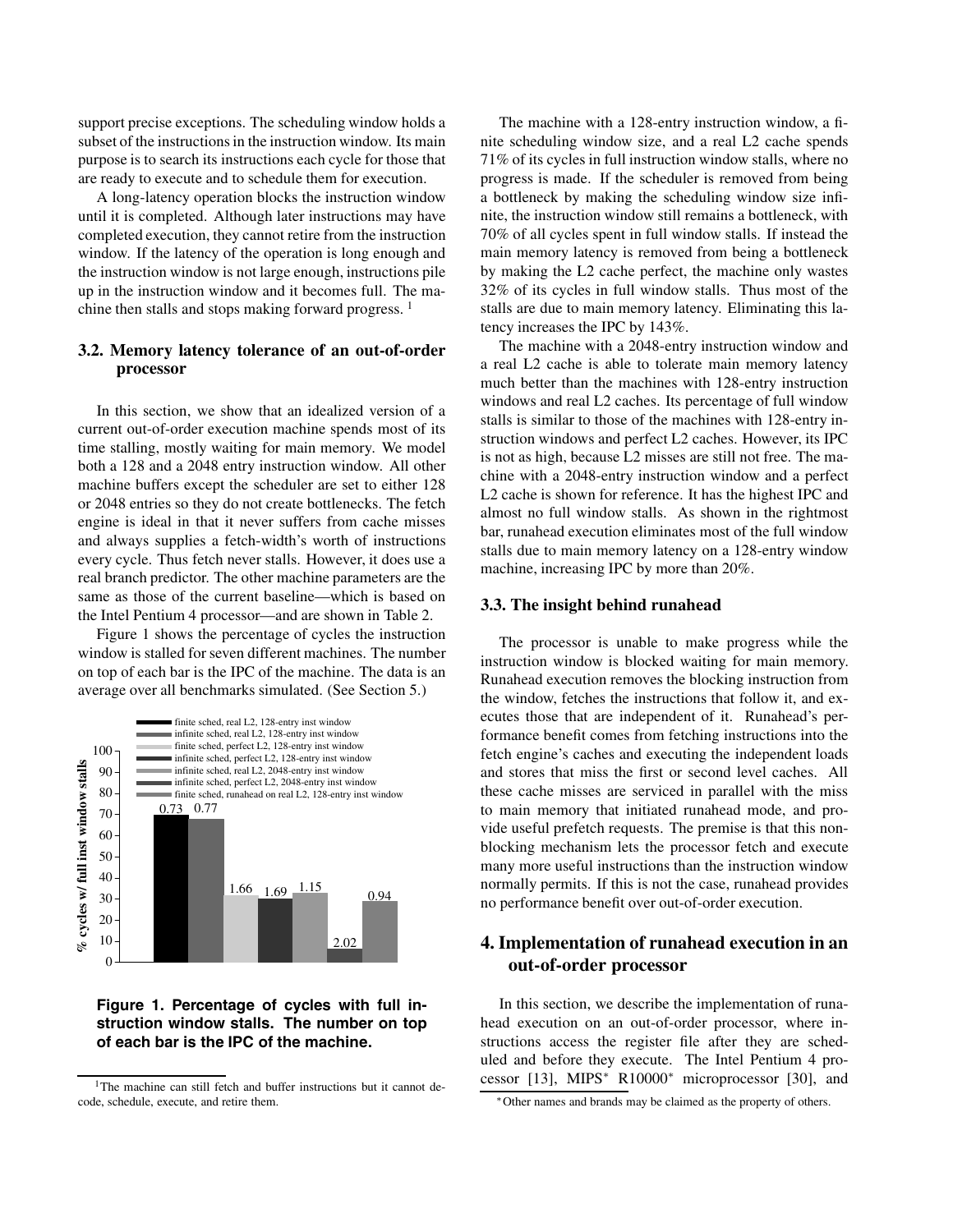Compaq∗ Alpha∗ 21264 processor [18] are examples of such a microarchitecture. In some other microarchitectures, such as the Intel Pentium Pro processor [12], instructions access the register file before they are placed in the scheduler. The implementation details of runahead are slightly different between the two microarchitectures, but the basic mechanism works the same way.

Figure 2 shows the simulated processor pipeline. Dashed lines in this figure show the flow of miss traffic out of the caches. Shaded structures constitute the hardware required to support runahead execution and will be explained in this section. The Frontend Register Alias Table (RAT) [13] is used for renaming incoming instructions and contains the speculative mapping of architectural registers to physical registers. The Retirement RAT [13] contains pointers to those physical registers that contain committed architectural values. It is used for recovery of state after branch mispredictions and exceptions. Important machine parameters are given in Section 5.

#### **4.1. Entering runahead mode**

A processor can enter runahead mode at any time. A data cache miss, an instruction cache miss, and a scheduling window stall are only a few of many possible events that can trigger a transition into runahead mode. In our implementation, the processor enters runahead mode when a memory operation misses in the second-level cache and that memory operation reaches the head of the instruction window. The address of the instruction that causes entry into runahead mode is recorded. To correctly recover the architectural state on exit from runahead mode, the processor checkpoints the state of the architectural register file. For performance reasons, the processor also checkpoints the state of the branch history register and the return address stack. All instructions in the instruction window are marked as "runahead operations" and will be treated differently by the microarchitecture. Any instruction that is fetched in runahead mode is also marked as a runahead operation.

Checkpointing of the architectural register file can be accomplished by copying the contents of the physical registers pointed to by the Retirement RAT, which may take time. To avoid performance loss due to copying, the processor can always update the checkpointed architectural register file during normal mode. When a non-runahead instruction retires from the instruction window, it updates its architectural destination register in the checkpointed register file with its result. No cycles are lost for checkpointing. Other checkpointing mechanisms can also be used, but their discussion is beyond the scope of this paper. No updates to the checkpointed register file are allowed during runahead mode.

It is worthwhile to note that, with this kind of implementation, runahead execution introduces a second level of checkpointing mechanism to the pipeline. Although the Retirement RAT points to the architectural register state in normal mode, it points to the pseudo-architectural register state during runahead mode and reflects the state updated by pseudo-retired instructions.

#### **4.2. Execution in runahead mode**

The main complexities involved with execution of runahead instructions are with memory communication and propagation of invalid results. Here we describe the rules of the machine and the hardware required to support them.

**Invalid bits and instructions.** Each physical register has an invalid (INV) bit associated with it to indicate whether or not it has a bogus value. Any instruction that sources a register whose invalid bit is set is an invalid instruction. INV bits are used to prevent bogus prefetches and resolution of branches using bogus data.

If a store instruction is invalid, it introduces an INV value to the memory image during runahead. To handle the communication of data values (and INV values) through memory during runahead mode, we use a small "runahead cache" which is accessed in parallel with the first-level data cache. We describe the rationale behind the runahead cache and its design later in this section.

**Propagation of INV values.** The first instruction that introduces an INV value is the instruction that causes the processor to enter runahead mode. If this instruction is a load, it marks its physical destination register as INV. If it is a store, it allocates a line in the runahead cache and marks its destination bytes as INV.

Any invalid instruction that writes to a register marks that register as INV after it is scheduled or executed. Any valid operation that writes to a register resets the INV bit of its destination register.

**Runahead store operations and runahead cache.** In previous work [10], runahead store instructions do not write their results anywhere. Therefore, runahead loads that are dependent on valid runahead stores are regarded as invalid instructions and dropped. In our experiments, partly due to the limited number of registers in the IA-32 ISA, we found that forwarding the results of runahead stores to runahead loads is essential for high performance (See Section 6.4).

If both the store and its dependent load are in the instruction window, this forwarding is accomplished through the store buffer that already exists in current out-of-order processors. However, if a runahead load depends on a runahead store that has already pseudo-retired (which means that the store is no longer in the store buffer), it should get the result of the store from some other location. One possibil-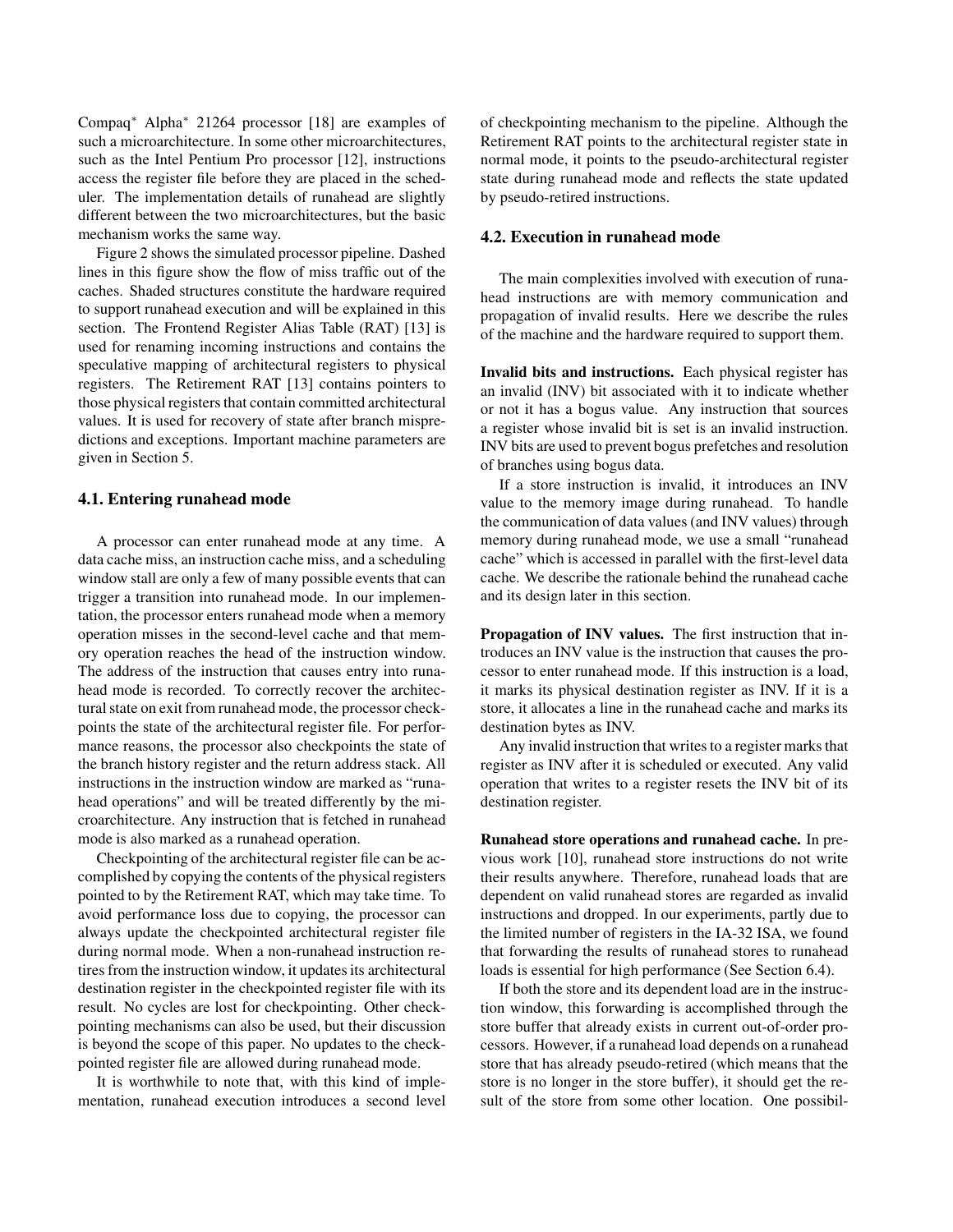

**Figure 2. Processor model used for description and evaluation of runahead. Figure is not to scale.**

ity is to write the result of the pseudo-retired store into the data cache. This introduces extra complexity to the design of the data cache (and possibly to the second-level cache), because the data cache needs to be modified so that data written by speculative runahead stores is not used by future non-runahead instructions. Writing the data of speculative stores into the data cache can also evict useful cache lines. Another possibility is to have a large fully-associative buffer that stores the results of pseudo-retired runahead store instructions. But, the size and access time of this associative structure can be prohibitively large. Also, such a structure cannot handle the case where a load depends on multiple stores, without increased complexity.

As a simpler alternative, we propose using the runahead cache to hold the results and INV status of the pseudoretired runahead stores. The runahead cache is addressed just like the data cache, but it can be much smaller in size, because only a small number of store instructions pseudoretire during runahead mode.

Although, we call it a cache (because it is physically the same structure as a traditional cache), the purpose of the runahead cache, is not to "cache" data. Its purpose is to provide communication of data and INV status between instructions. The evicted cache lines are not stored back in any other larger storage, they are simply dropped. The runahead cache is only accessed by runahead loads and stores. In normal mode, no instruction accesses it.

To support correct communication of INV bits between stores and loads, each entry in the store buffer and each byte in the runahead cache has a corresponding INV bit. Each byte in the runahead cache also has another bit associated with it (the STO bit) indicating whether or not a store has written to that byte. An access to the runahead cache results in a hit only if the accessed byte was written by a store (STO bit is set) and the accessed runahead cache line is valid. The runahead stores follow the following rules to update these INV and STO bits and store their results:

- 1. When a valid runahead store completes execution, it writes its data into its store buffer entry (just like in a normal processor) and resets the associated INV bit of the entry. In the meantime, it queries the data cache and sends a prefetch request down the memory hierarchy if it misses in the data cache.
- 2. When an invalid runahead store is scheduled, it sets the INV bit of its associated store buffer entry.
- 3. When a valid runahead store exits the instruction window, it writes its result into the runahead cache, and resets the INV bits of the written bytes. It also sets the STO bits of the bytes it writes to.
- 4. When an invalid runahead store exits the instruction window, it sets the INV bits and the STO bits of the bytes it writes into (if its address is valid).
- 5. Runahead stores never write their results into the data cache.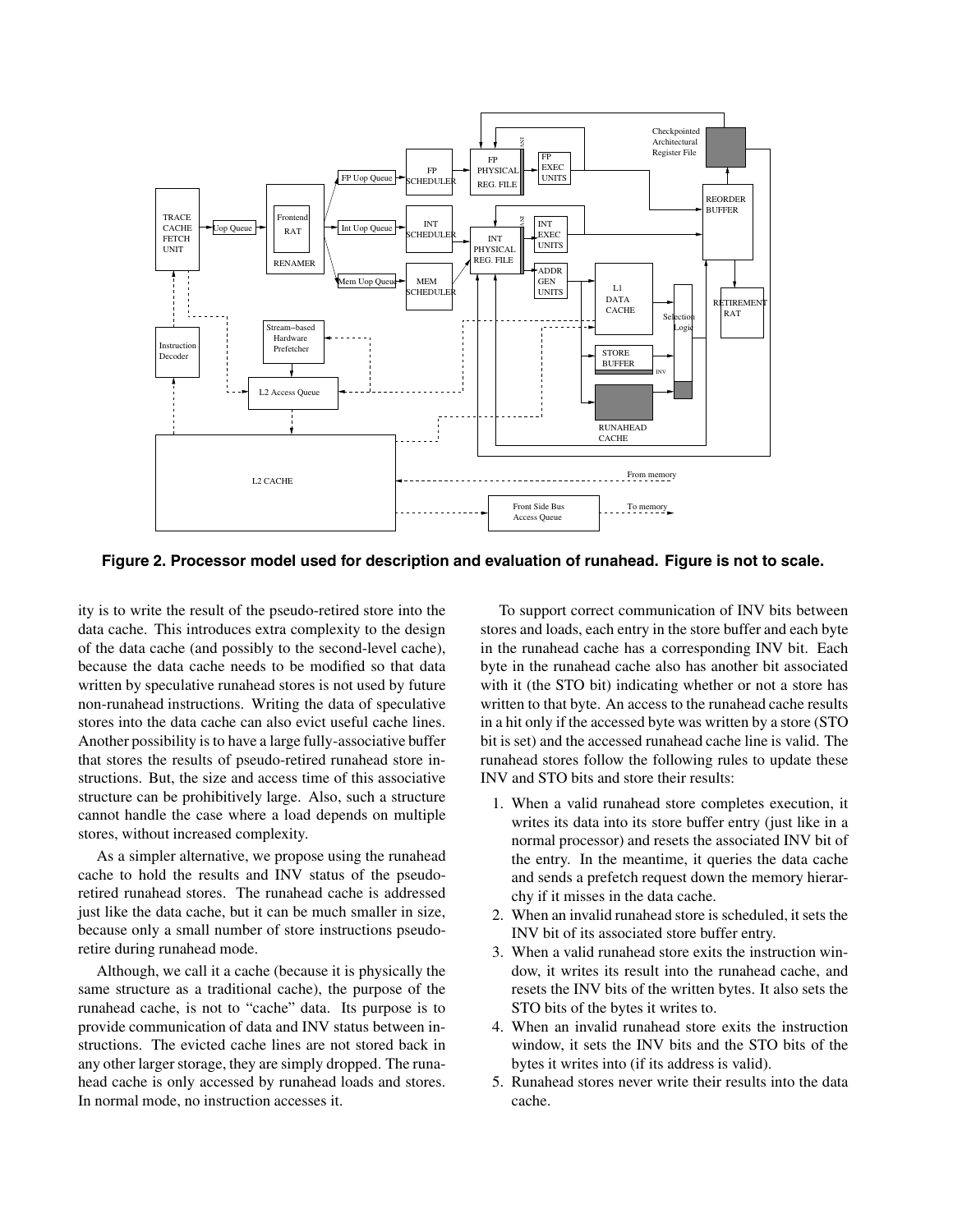One complication arises when the address of a store operation is invalid. In this case, the store operation is simply treated as a NOP. Since loads are unable to identify their dependencies on such stores, it is likely they will incorrectly load a stale value from memory. This problem can be mitigated through the use of memory dependence predictors [7, 23] to identify the dependence between an INVaddress store and its dependent load. Once the dependence has been identified, the load can be marked INV if the data value of the store is INV. If the data value of the store is valid, it can be forwarded to the load.

**Runahead load operations.** A runahead load operation can be invalid due to three different reasons:

- 1. It may source an INV physical register.
- 2. It may be dependent on a store that is marked as INV in the store buffer.
- 3. It may be dependent on a store that has already pseudoretired and was INV.

The last case is detected using the runahead cache. When a valid load executes, it accesses three structures in parallel: the data cache, the runahead cache, and the store buffer. If it hits in the store buffer and the entry it hits is marked valid, the load gets its data from the store buffer. If the load hits in the store buffer and the entry is marked INV, the load marks its physical destination register as INV.

A load is considered to hit in the runahead cache only if the cache line it accesses is valid and STO bit of any of the bytes it accesses in the cache line is set. If the load misses in the store buffer and hits in the runahead cache, it checks the INV bits of the bytes it is accessing in the runahead cache. The load executes with the data in the runahead cache if none of the INV bits is set. If any of the sourced data bytes is marked INV, then the load marks its destination INV.

If the load misses in both the store buffer and runahead cache, but hits in the data cache, then it uses the value from the data cache and is considered valid. Nevertheless, it may actually be invalid because of two reasons: 1) it may be dependent on a store with INV address, or 2) it may be dependent on an INV store which marked its destination bytes in the runahead cache as INV, but the corresponding line in the runahead cache was deallocated due to a conflict. However, both of these are rare cases which do not affect performance significantly.

If the load misses in all three structures, it sends a request to the second-level cache to fetch its data. If this request hits in the second-level cache, data is transferred from the second-level cache to the first-level cache and load completes its execution. If the request misses in the second-level cache, the load marks its destination register as INV and is removed from the scheduler, just like the load that caused entry into runahead mode. The request is sent to memory like a normal load request that misses the L2 cache.

**Execution and prediction of branches.** Branches are predicted and resolved in runahead mode exactly the same way they are in normal mode except for one difference: A branch with an INV source, like all branches, is predicted and updates the global branch history register speculatively, but, unlike other branches, it can never be resolved. This is not a problem if the branch is correctly predicted. However, if the branch is mispredicted, the processor will always be on the wrong path after the fetch of this branch until it hits a control-flow independent point. We call the point in the program where a mispredicted INV branch is fetched the "divergence point." Existence of divergence points is not necessarily bad for performance, but as we will show later, the later they occur in runahead mode, the better the performance improvement.

One interesting issue with branch prediction is the training policy of the branch predictor tables during runahead mode. One option—and the option we use for our implementation—is to always train the branch predictor tables. If a branch executes in runahead mode first and then in normal mode, such a policy results in branch predictor being trained twice by the same branch. Hence, the predictor tables are strengthened and the counters may lose their hysteresis. A second option is to never train the branch predictor in runahead mode. This results in lower branch prediction accuracy in runahead mode, which degrades performance and moves the divergence point closer in time to runahead entry point. A third option is to always train the branch predictor in runahead mode, but also to use a queue to communicate the results of branches from runahead mode to normal mode. The branches in normal mode are predicted using the predictions in this queue, if a prediction exists. If a branch is predicted using a prediction from the queue, it does not train the predictor tables again. A fourth option is to use two separate predictor tables for runahead mode and normal mode and to copy the table information from normal mode to runahead mode on runahead entry. This option is costly to implement in hardware but we simulated it to determine how much the twice-training policy of the first option matters. Our results show that training the branch predictor table entries twice does not show significant performance loss compared to the fourth option.

**Instruction pseudo-retirement during runahead mode.** During runahead mode, instructions leave the instruction window in program order. If an instruction reaches the head of the instruction window it is considered for pseudo-retirement. If the instruction considered for pseudoretirement is INV, it is moved out of the window immediately. If it is valid, it needs to wait until it is executed (at which point it may become INV) and its result is written into the physical register file. Upon pseudo-retirement, an instruction releases all resources allocated for its execution.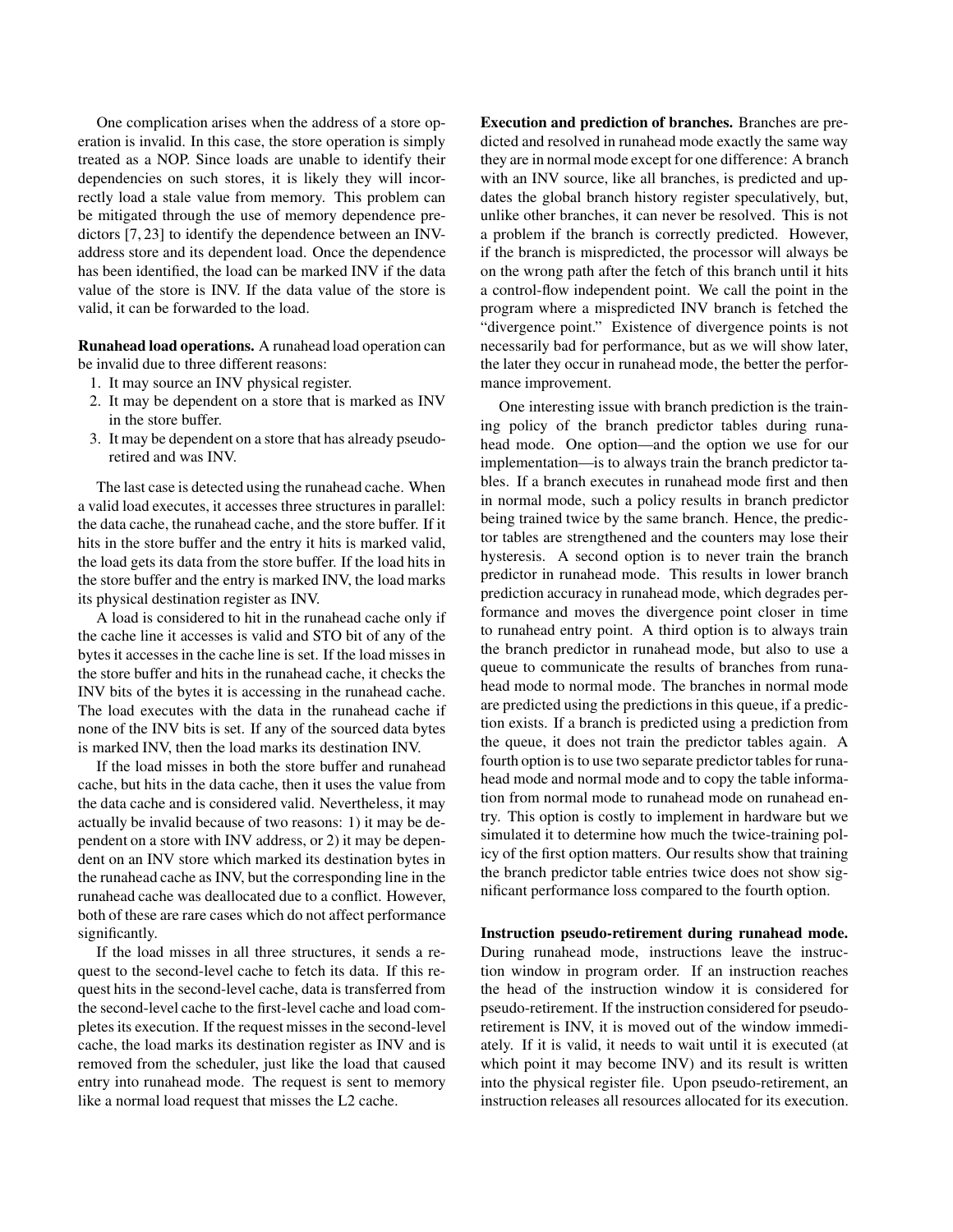Both valid and invalid instructions update the Retirement RAT when they leave the instruction window. The Retirement RAT does not need to store INV bits associated with each register, because physical registers already have INV bits associated with them.

#### **4.3. Exiting runahead mode**

An exit from runahead mode can be initiated at any time. For simplicity, we handle the exit from runahead mode the same way a branch misprediction is handled. All instructions in the machine are flushed and their buffers are deallocated. The checkpointed architectural register file is copied into a pre-determined portion of the physical register file. The frontend and retirement RATs are also repaired so that they point to the physical registers that hold the values of architectural registers. This recovery is accomplished by reloading the same hard-coded mapping into both of the alias tables. All lines in the runahead cache are invalidated (and STO bits set to 0) and the checkpointed branch history register and return address stack are restored upon exit from runahead mode. The processor starts fetching instructions starting at the address of the instruction that caused entry into runahead mode.

Our policy is to exit from runahead mode when the data of the blocking load returns from memory. An alternative policy is to exit some time earlier using a timer so that a portion of the pipeline-fill penalty or window-fill penalty [1] is eliminated. We found that this alternative performs well for some benchmarks whereas it performs badly for others. Overall, exiting early performs slightly worse. The reason it performs worse for some benchmarks is that some more second-level cache miss prefetch requests are generated if the processor does not exit from runahead mode early.

A more aggressive runahead implementation may dynamically decide when to exit from runahead mode. Some benchmarks benefit from staying in runahead mode even hundreds of cycles after the original L2 miss returns from memory. We are investigating the potential and feasibility of a mechanism that dynamically decides when to exit runahead mode.

## **5. Simulation methodology**

We used a simulator that was built on top of a microoperation (uop) level IA-32 architectural simulator that executes Long Instruction Traces (LITs). A LIT is not actually a trace, but a checkpoint of the processor state, including memory, that can be used to initialize an execution-based performance simulator. A LIT also includes a list of "LIT injections," which are system interrupts needed to simulate events like DMA. Since the LIT includes an entire snapshot

of memory, we can simulate both user and kernel instructions, as well as wrong-path instructions.

Table 1 shows the benchmark suites we used. We evaluated runahead execution on LITs that gain at least 10% IPC improvement with a perfect L2 cache. In all, there are 80 benchmarks, comprising 147 LITs. Each LIT is 30 million IA-32 instructions long, and carefully selected to be representative of the overall benchmark. Unless otherwise stated, all averages are harmonic averages over all 147 LITs.

|                     | No. of                      | Description or                     |
|---------------------|-----------------------------|------------------------------------|
|                     |                             |                                    |
| Suite               | Bench.                      | Sample Benchmarks                  |
| SPEC* CPU95 (S95)   | 10                          | vortex + all fp except fppp $[26]$ |
| $SPECTp*2K$ (FP00)  | 11                          | most SPECfp2K [26]                 |
| SPECint*2K (INT00)  | 6                           | some SPECint2K [26]                |
| Internet (WEB)      | 18                          | SPECjbb* [26], WebMark*2001 [4]    |
| Multimedia (MM)     | 9                           | MPEG, speech recognition, Quake*   |
| Productivity (PROD) | 17                          | SYSmark*2k [4], Winstone* [28]     |
| Server (SERV)       | $\mathcal{D}_{\mathcal{L}}$ | TPC-C*, TimesTen* [27]             |
| Workstation (WS)    |                             | CAD, Verilog*                      |

**Table 1. Simulated Benchmark Suites.**

The performance simulator is an execution-driven cycleaccurate simulator that models a superscalar out-of-order execution microarchitecture similar to that of the Intel Pentium 4 processor [13]. The simulator includes a detailed memory subsystem that fully models buses and bus contention. We evaluate runahead for two baselines. The first is a 3-wide machine with microarchitecture parameters similar to the Intel Pentium 4 processor, which we call the "current baseline." The second is a more aggressive 6-wide machine with a pipeline twice as deep and buffers four times as large as those of the current baseline, which we call the "future baseline." Table 2 gives the parameters for both baselines. Note that both baselines include a stream-based hardware prefetcher [14]. Unless otherwise noted, all results are relative to a baseline using this prefetcher (HWP).

# **6. Results**

We first evaluate how runahead prefetching performs compared to the stream-based hardware prefetcher. Figure 3 shows the IPC of four different machine models. For each suite, bars from left to right correspond to: 1) a model with no prefetcher and no runahead (current baseline without the prefetcher), 2) a model with the stream-based prefetcher but without runahead (current baseline), 3) a model with runahead but no prefetcher, and 4) a model with the stream-based prefetcher and runahead (current baseline with runahead). Percentage numbers on top of the bars are the IPC improvements of runahead execution (model 4) over the current baseline (model 2).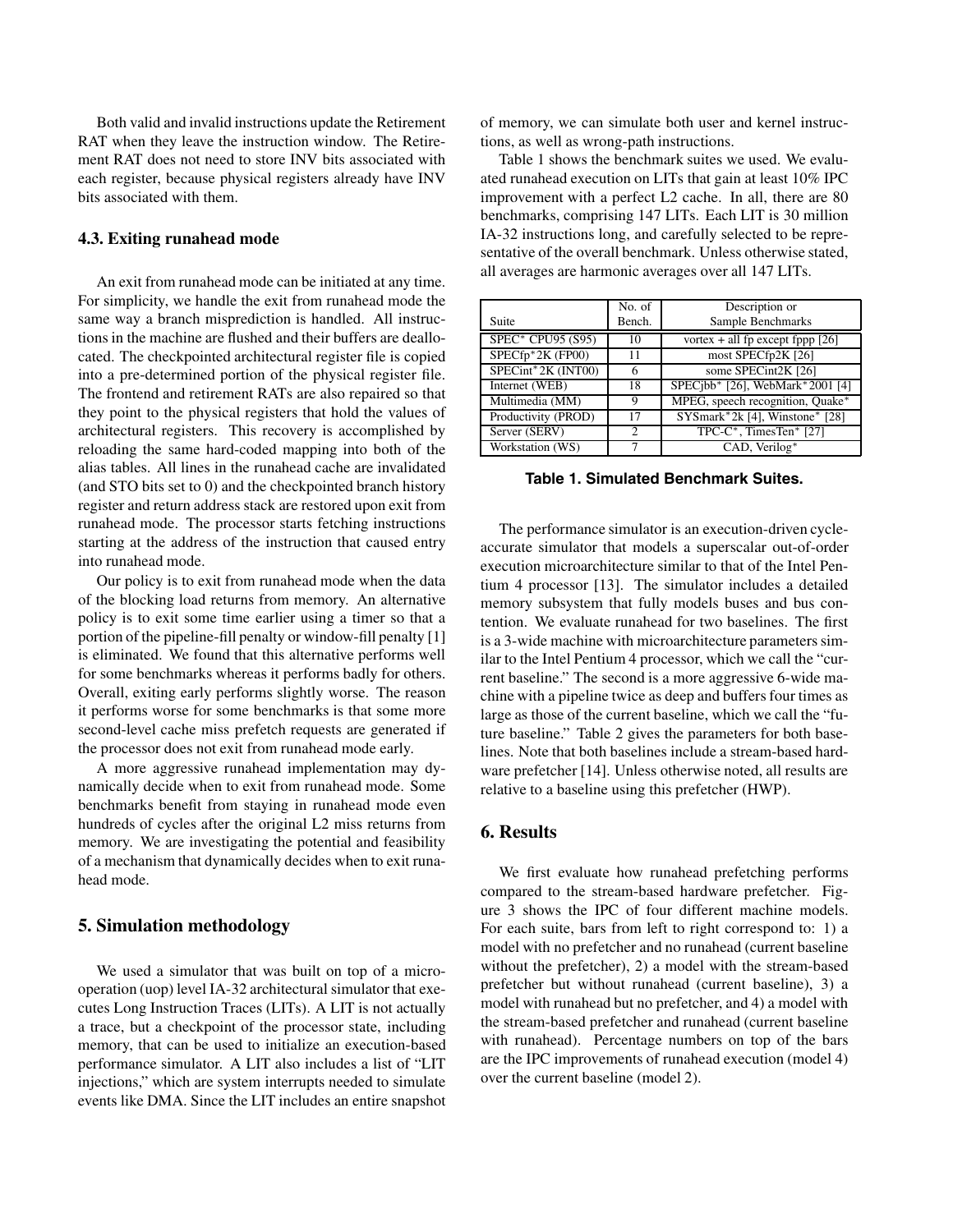| PARAMETER                           | <b>CURRENT</b>                            | <b>FUTURE</b>                        |
|-------------------------------------|-------------------------------------------|--------------------------------------|
| Processor Frequency                 | 4 GHz                                     | 8 GHz                                |
| Fetch/Issue/Retire Width            | 3                                         | 6                                    |
| <b>Branch Misprediction Penalty</b> | 29 stages                                 | 58 stages                            |
| Instruction window size             | 128                                       | 512                                  |
| Scheduling window size              | 16 int, 8 mem, 24 fp                      | 64 int, 32 mem, 96 fp                |
| Load and store buffer sizes         | 48 load, 32 store                         | 192 load, 128 store                  |
| Functional units                    | $3$ int, $2$ mem, $1$ fp                  | $6$ int, $4$ mem, $2$ fp             |
| Branch predictor                    | 1000-entry 32-bit history perceptron [15] | 3000-entry 32-bit history perceptron |
| Hardware Data Prefetcher            | Stream-based (16 streams)                 | Stream-based (16 streams)            |
| <b>Trace Cache</b>                  | 12k-uops, 8-way                           | 64k-uops, 8-way                      |
| Memory Disambiguation               | Perfect                                   | Perfect                              |

| L1 Data Cache                | 32 KB, 8-way, 64-byte line size  | 64 KB, 8-way, 64-byte line size |
|------------------------------|----------------------------------|---------------------------------|
| L1 Data Cache Hit Latency    | 3 cycles                         | 6 cycles                        |
| L1 Data Cache Bandwidth      | 512 GB/s, 2 accesses/cycle       | 4 TB/s, 4 accesses/cycle        |
| L <sub>2</sub> Unified Cache | 512 KB, 8-way, 64-byte line size | 1 MB, 8-way, 64-byte line size  |
| L2 Unified Cache Hit Latency | 16 cycles                        | 32 cycles                       |
| L2 Unified Cache Bandwidth   | $128$ GB/s                       | $256$ GB/s                      |
| <b>Bus Latency</b>           | 495 processor cycles             | 1008 processor cycles           |
| <b>Bus Bandwidth</b>         | $4.25$ GB/s                      | $8.5$ GB/s                      |
| Max Pending Bus Transactions | 10                               | 20                              |
|                              |                                  |                                 |

**Table 2. Parameters for Current and Future Baselines.**



**Figure 3. Runahead on current model.**

The model with only runahead outperforms the model with only HWP for all benchmark suites except for SPEC95. This means that runahead is a more effective prefetching scheme than the stream-based hardware prefetcher for most of the benchmarks. Overall, the model with only runahead (IPC:0.58) outperforms the model with no HWP or runahead (IPC:0.40) by 45%. It also outperforms the model with only the HWP (IPC:0.52) by 12%. But, the model that has the best performance is the one that leverages both the hardware prefetcher and runahead (IPC:0.64). This model has 58% higher IPC than the model with no HWP or no runahead. It has 22% higher IPC than the current baseline. This IPC improvement over the current baseline ranges from 12% for the SPEC95 suite to 52% for the Workstation suite.

#### **6.1. Interaction between runahead and the hardware data prefetcher**

If runahead execution is implemented on a machine with a hardware prefetcher, the prefetcher tables can be trained and new prefetch streams can be created while the processor is in runahead mode. Thus, runahead memory access instructions not only can generate prefetches for the data they need, but also can trigger hardware data prefetches. These triggered hardware data prefetches, if useful, would likely be initiated much earlier than they would be on a machine without runahead. We found that if the prefetcher is accurate, using runahead execution on a machine with a prefetcher usually performs best. However, if the prefetcher is inaccurate, it may degrade the performance improvement of a processor with runahead.

Prefetches generated by runahead instructions are inherently quite accurate, because these instructions are likely on the program path. There are no traces whose performance is degraded due to the use of runahead execution. The IPC improvement of runahead execution ranges from 2% to 401% over a baseline that does not have a prefetcher. This range is from 0% to 158% over a baseline with the stream-based prefetcher.

In this section we show the behavior of some applications that demonstrate different patterns of interaction between runahead execution and hardware data prefetcher. Figure 4 shows the IPCs of a selection of SPECfp2k and SPECint2k benchmarks on the four models. The number on top of each benchmark denotes the percentage IPC im-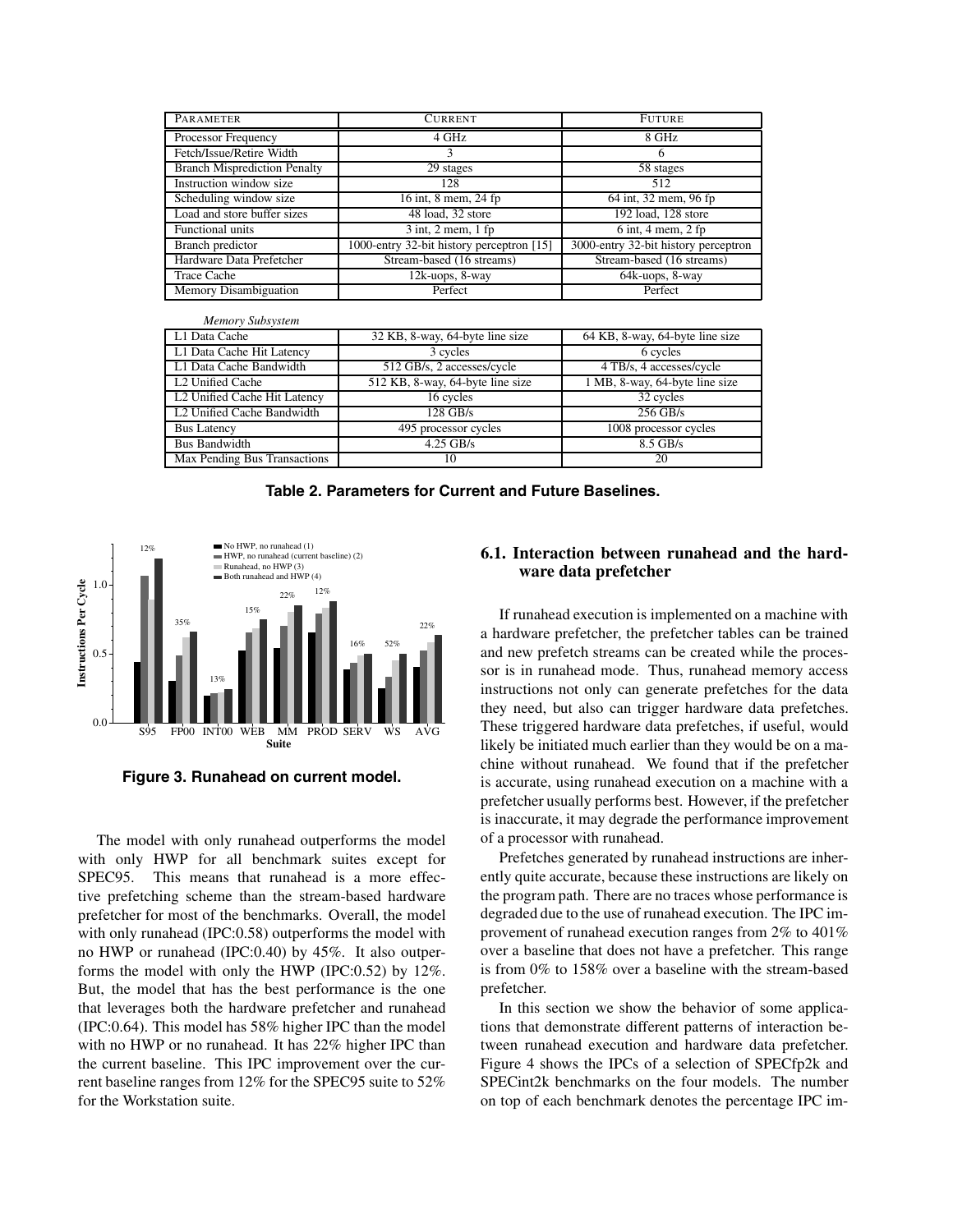provement of model 4 over model 2. For gcc, mcf, vortex, mgrid, and swim, both runahead execution and the hardware prefetcher alone improve the IPC. When both are combined, the performance of these benchmarks is better than if either technique was used alone.



**Figure 4. Prefetcher-runahead interaction.**

Sometimes, having a prefetcher on a machine that implements runahead execution degrades performance. Twolf, and ammp are examples of this case. For twolf, the prefetcher causes bandwidth contention by sending useless prefetches. For ammp, the prefetcher sends out inaccurate prefetches, which causes the IPC of a machine with runahead and the streaming prefetcher to be 12% less than that of a machine with runahead and no prefetcher.

#### **6.2. Runahead and large instruction windows**

This section shows that with the prefetching benefit of runahead execution, a processor can attain the performance of a machine with a larger instruction window.

Figure 5 shows the IPCs of four different models. The leftmost bar of each suite is the IPC of the current baseline with runahead. The other three bars show machines without runahead and with 256, 384, and 512-entry instruction windows, respectively. Sizes of all other buffers of these large-window machines are scaled based on the instruction window size. The percentages on top of the bars show the IPC improvement of the runahead machine over the machine with the 256-entry window.

On average, runahead on the 128-entry window baseline has an IPC 3% greater than a model with a 256-entry window. Also, it has an IPC within 1% of that of a machine with a 384-entry window. For two suites, SPECint2k and Workstation, runahead on the current baseline performs 1– 2% better than the model with the 512-entry window. For SPEC95, runahead on the 128-entry window has a 6% lower IPC than the machine with 256-entry window. This is due to the fact that this suite contains mostly floating-point benchmarks that have long latency FP operations. A 256-entry window can tolerate the latency of those operations better



**Figure 5. Performance of Runahead versus models with larger instruction windows.**

than a 128-entry one. Runahead execution, with its current implementation, does not offer any solution to tolerating the latency of such operations. Note that the behavior of the SPECfp2k suite is different. For SPECfp2k, runahead performs 2% better than the model with the 256-entry window, because traces for this suite are more memory-limited than FP-operation limited.

#### **6.3. Effect of a better frontend**

There are two reasons why a machine with a more aggressive frontend would increase the performance benefit of runahead:

- 1. A machine with a better instruction supply increases the number of instructions executed during runahead, which increases the likelihood of prefetches.
- 2. A machine with better branch prediction decreases the likelihood of an INV branch being mispredicted during runahead. Therefore, it increases the likelihood of correct-path prefetches. In effect, it moves the "divergence point" later in time during runahead.

If a mispredicted INV branch is encountered during runahead mode, it doesn't necessarily mean that the processor cannot generate useful prefetches that are on the program path. The processor can reach a control-flow independent point, after which it continues on the correct program path again. Although this may be the case, our data shows that it is usually better to eliminate the divergence points. Averaged over all traces, the number of runahead instructions pseudo-retired before the divergence point is 431 per runahead mode entry, and the number of runahead instructions pseudo-retired after the divergence point is 280. The number of L2 miss requests generated before the divergence point is 2.38 per runahead entry, whereas this number is 0.22 after the divergence point. Hence, far fewer memoryto-L2 prefetches per instruction are generated after the divergence point than before.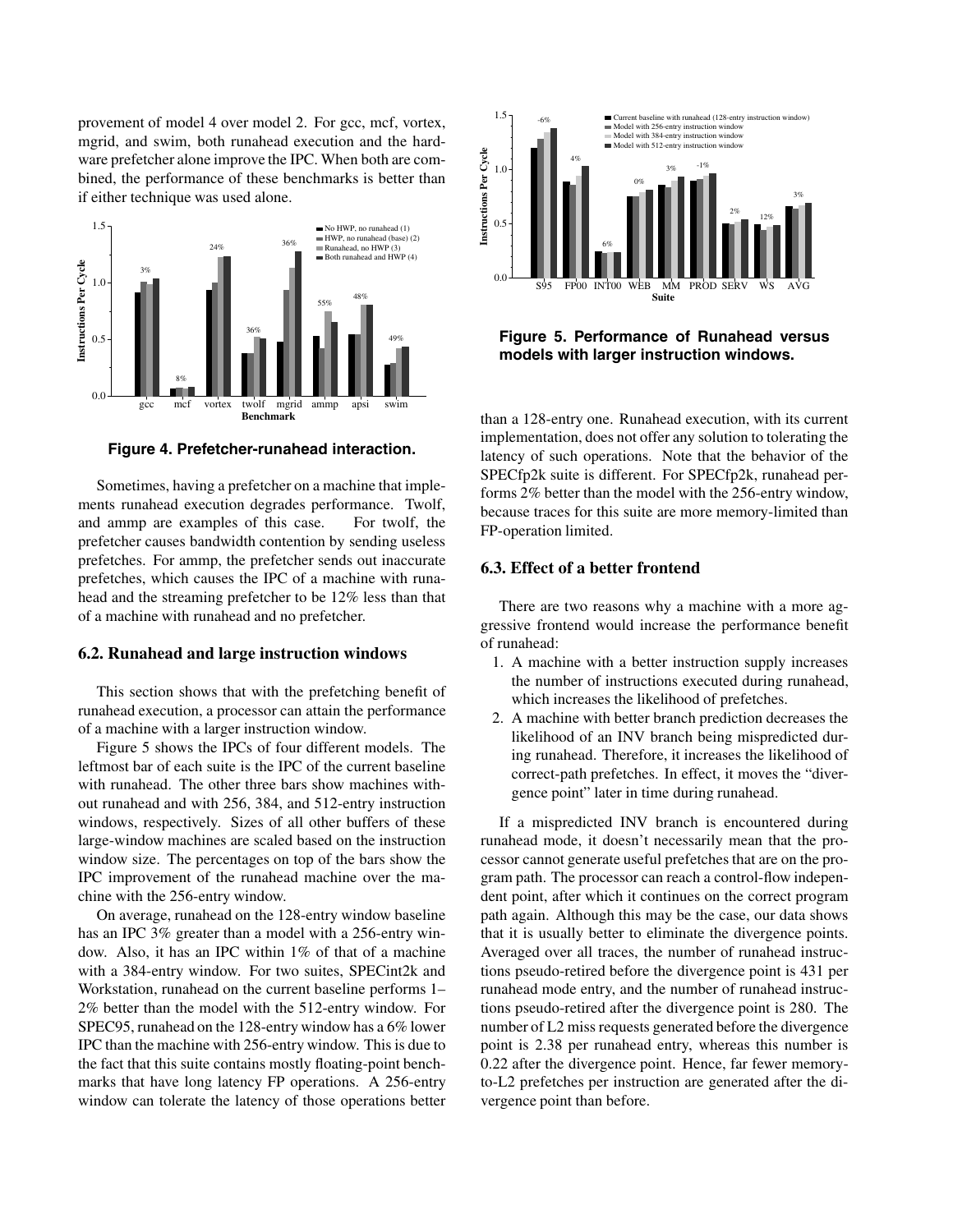Figure 6 shows the performance of runahead execution as the frontend of the machine becomes more ideal. Models with "Perfect Trace Cache" model a machine that never misses in the trace cache and whose trace cache is not limited by fetch breaks and supplies the maximum instruction fetch bandwidth possible. In this model, the traces are formed using a real branch predictor.



**Figure 6. Performance of Runahead as the frontend of the machine gets more ideal.**

As the frontend becomes more ideal, the performance improvement of runahead execution increases. For all suites except for SPECint2k, the IPC improvement between bars 5 and 6 (shown as the percentage above the bars) is larger than the IPC improvement between bars 1 and 2. As mentioned before, runahead execution improves the IPC of the current baseline by 22%. Runahead on the current baseline with a perfect trace cache and a real branch predictor improves the IPC of that machine by 27%. Furthermore, runahead on the current baseline with a perfect trace cache and branch prediction improves the performance of that machine by 31%. On a machine with perfect branch prediction and a perfect trace cache, the number of pseudo-retired instructions per runahead entry increases to 909 and the number of useful L2 miss requests generated increases to 3.18.

#### **6.4. Effect of the runahead cache**

This section shows the importance of handling store-toload data communication during runahead execution. We evaluate the performance difference between a model that uses a 512-byte, 4-way set associative runahead cache with 8-byte lines versus a model that does not perform memory data forwarding between pseudo-retired runahead stores and their dependent loads (but still performs data forwarding through the store buffer). In the latter model, instructions dependent on pseudo-retired stores are marked INV. For this model, we also assume that communication of INV bits through memory is handled correctly and magically without any hardware and performance cost, which gives an unfair advantage to that model. Even with this advantage, a machine that does not perform store-load data communication through memory during runahead mode loses much of the performance benefit of runahead execution.

Figure 7 shows the results. In all suites but SPECfp2k, inhibiting store-load data communication through memory significantly decreases the performance gain of runahead execution. The overall performance improvement of runahead without using the runahead cache is 11% versus 22% with the runahead cache. For all suites except SPECfp2k and Workstation, the IPC improvement for the model without the runahead cache remains well under 10%. The improvement ranges from 4% for SPEC95 to 31% for SPECfp2k. The runahead cache used in this study correctly handles 99.88% of communication between pseudoretired stores and their dependent loads. It may be possible to achieve similar performance using a smaller runahead cache, but we did not tune its parameters.



**Figure 7. Performance of Runahead with and without the runahead cache.**

## **6.5. Runahead execution on the future model**

Figure 8 shows the IPC of the future baseline machine, the future baseline with runahead, and the future baseline with a perfect L2 cache. The number on top of each bar is the percentage IPC improvement due to adding runahead to the future baseline. Due to their long simulation times, the benchmarks art and mcf were excluded from evaluation for the future model. Runahead execution improves the performance of the future baseline by 23%, increasing the average IPC from 0.62 to 0.77. This data shows that runahead is also effective on a wider, deeper, and larger machine.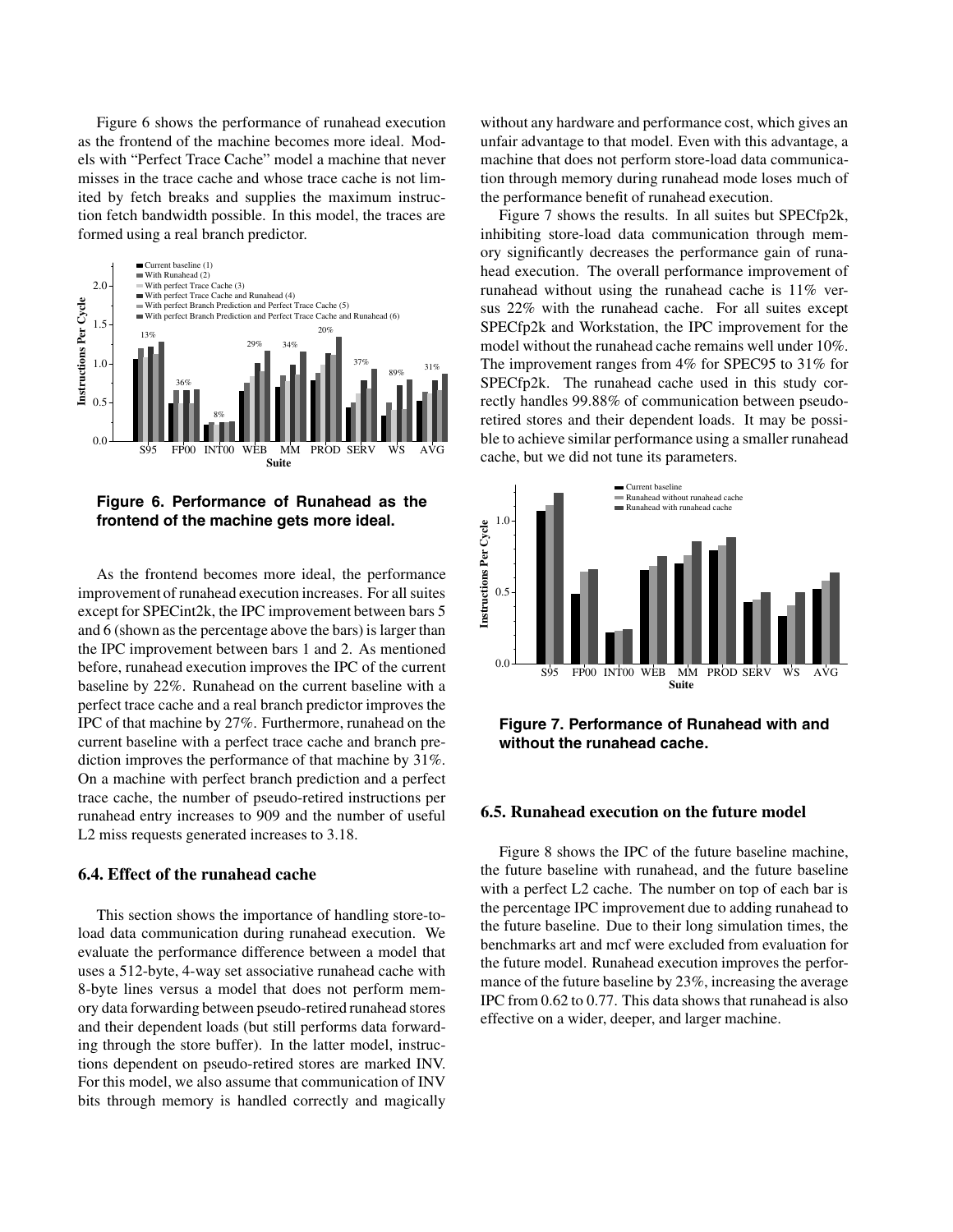

**Figure 8. Runahead on the future model.**

The effect of runahead on a machine with a better frontend becomes much more pronounced on a larger machine model, as shown in Figure 9. The number on top of each bar is the percentage improvement due to runahead. The average IPC of the future baseline with a perfect instruction supply is 0.90 whereas the IPC of the future baseline with a perfect instruction supply and runahead is 1.38, which is 53% higher. This is due to the fact that branch mispredictions and fetch breaks, which adversely affect the number of useful instructions the processor can pre-execute during runahead mode, are costlier on a wider and larger machine.





#### **7. Conclusion**

Main memory latency is a significant performance limiter of modern processors. Building an instruction window large enough to tolerate the full main memory latency is a very difficult task. Runahead execution achieves the performance of a larger window by preventing the window from stalling on long-latency operations. The instructions executed during runahead mode provide useful prefetching, which improves the IPC performance of an aggressive baseline processor by 22%. This baseline includes a streambased hardware prefetcher, so this improvement is in addition to the improvement provided by hardware prefetching.

As an extension to the mechanism described in the paper, we are investigating a more aggressive runahead execution engine, which will dynamically extend the length of runahead periods and make use of more of the information exposed by runahead mode. By architecting a mechanism to communicate information between runahead and normal modes, we hope we can unleash more of the potential of runahead execution, allowing us to build even more latencytolerant processors without having to resort to larger instruction windows.

## **Acknowledgements**

We thank Tom Holman, Hyesoon Kim, Konrad Lai, Srikanth Srinivasan, and the anonymous referees for their help, insights, and comments on this work; and the folks in the Desktop Platforms Group that built and provided us with the simulator for this research. We also thank the other members of the HPS and Intel Labs research groups for the fertile environments they help create. This work was supported by an internship provided by Intel.

#### **References**

- [1] J. L. Aragón, J. González, A. González, and J. E. Smith. Dual path instruction processing. In *Proceedings of the 2002 International Conference on Supercomputing*, 2002.
- [2] J. Baer and T. Chen. An effective on-chip preloading scheme to reduce data access penalty. In *Proceedings of Supercomputing '91*, 1991.
- [3] R. Balasubramonian, S. Dwarkadas, and D. H. Albonesi. Dynamically allocating processor resources between nearby and distant ILP. In *Proceedings of the 28th Annual International Symposium on Computer Architecture*, 2001.
- [4] BAPCo∗. *BAPCo Benchmarks*. http://www.bapco.com/.
- [5] D. Callahan, K. Kennedy, and A. Porterfield. Software prefetching. In *Proceedings of the 4th International Conference on Architectural Support for Programming Languages and Operating Systems*, 1991.
- [6] R. S. Chappell, J. Stark, S. P. Kim, S. K. Reinhardt, and Y. N. Patt. Simultaneous subordinate microthreading (SSMT). In *Proceedings of the 26th Annual International Symposium on Computer Architecture*, 1999.
- [7] G. Z. Chrysos and J. S. Emer. Memory dependence prediction using store sets. In *Proceedings of the 25th Annual International Symposium on Computer Architecture*, 1998.
- [8] J. D. Collins, D. M. Tullsen, H. Wang, and J. P. Shen. Dynamic speculative precomputation. In *Proceedings of the 34th Annual ACM/IEEE International Symposium on Microarchitecture*, 2001.